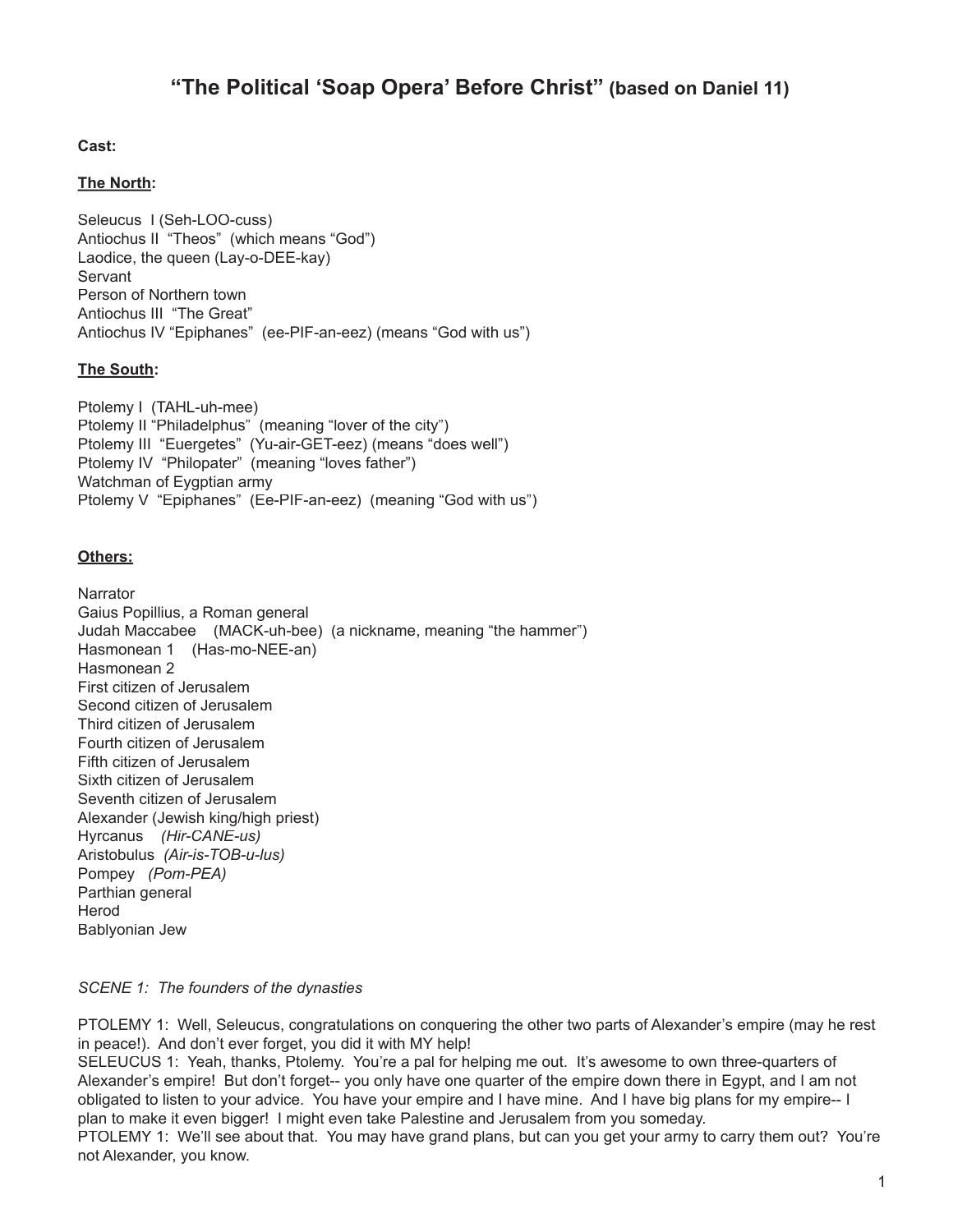SELEUCUS 1: Oh yeah? Well, I won't give them a choice. They'll do it. And if you live long enough, you'll see my empire grow and become even greater than yours. Someday historians will credit me with founding a dynasty- they'll name it after me: the Seleucid Dynasty*. (Seh-LOO-kid)*

PTOLEMY 1: I hope your son can keep your empire together after you are gone.

SELEUCUS 1: My son, Antiochus, can do anything. In fact, his nickname is "Savior."

PTOLEMY 1: Well, my son Philadelphus lives up to his name; he loves our cities and won't ever let anyone conquer them.

SELEUCUS 1: Good luck, Ptolemy. May Zeus be with you.

PTOLEMY 1: Zeus, and all of the Egyptian gods, too!

*SCENE 2: The next generation...*

PTOLEMY 2 "PHILADELPHUS": Now then, Antiochus, I have a proposal for you. I propose that our kingdoms be at peace with each other and this peace be guaranteed by the marriage of yourself to my daughter, Berenice. ANTIOCHUS 2 "THEOS": To me? But I am already married! I have two sons!

PTOLEMY 2 "PHILADELPHUS": You're the king. You can do anything you want. Just tell Laodice she can't be queen anymore. She'll understand.

ANTIOCHUS 2 "THEOS": You don't know Laodice. This will be difficult. But I like the idea of joining our kingdoms and bringing back the glory days of Alexander's empire, when we were all united in one huge empire.

PTOLEMY 2 "PHILADELPHUS": So, will you do it?

ANTIOCHUS 2 "THEOS": Well... I guess so.

PTOLEMY 2 "PHILADELPHUS": It's a deal then. The child born to you and Berenice will be the heir to both of our kingdoms. Just think of it-- the empire of Alexander will be reborn. Zeus be praised!

*Scene 3: Divorcing Laodice*

ANTIOCHUS 2 "THEOS": Laodice, you are no longer the queen. I am officially divorcing you. Berenice, daughter of Philadelphus, is now my wife.

LAODICE: How could you do this to me? It's so unfair. I have born you two sons who were to be king someday. I hate you Antiochus! You are so unfair!

ANTIOCHUS 2 "THEOS": Sorry, dear, it's nothing against you, really. It's just that Ptolemy and I want to reunite our kindgoms and recreate the glory days of Alexander's empire.

LAODICE: You'll never bring back the good old days, Theos. Never!

ANTIOCHUS 2 "THEOS": Well, I am certainly going to try! Good bye, dear!

*Scene 4: Several years later*

SERVANT: I have important news for King Antiochus Theos.

ANTIOCHUS 2 "THEOS": Yes?

SERVANT: Ptolemy Philadephus, king of Egypt and father of your wife, Berenice, is dead.

ANTIOCHUS 2 T"HEOS": Dead? Are sure sure?

SERVANT: Yes, sir. His son, Ptolemy Euergetes now rules Egypt.

ANTIOCHUS 2 "THEOS": Well, I have been having my doubts about this scheme to reunite the empire. I really dont' think it is going to work. I think I will divorce Berenice and take back my first wife, Laodice, again. The sons I have with Laodice will inherit my kingdom, not Berenice's son.

## *Scene 5: What Laodice did*

LAODICE: Do you think you can just take me back again, Theos? What do you think I am-- your pet dog or something?

ANTIOCHUS 2 "THEOS": But honey, I really want you to be my wife again.

LAODICE: And so I shall, but on my own terms. I want Berenice and her son executed.

ANTIOCHUS 2 "THEOS": What?

LAODICE: You heard me. Kill them!

ANTIOCHUS 2 "THEOS": If you insist dear.

LAODICE: I do insist. But before you go, dear, why don't you have a nice drink of this delicious wine? ANTIOCHUS 2 "THEOS": All right, if you insist.

LAODICE: I do.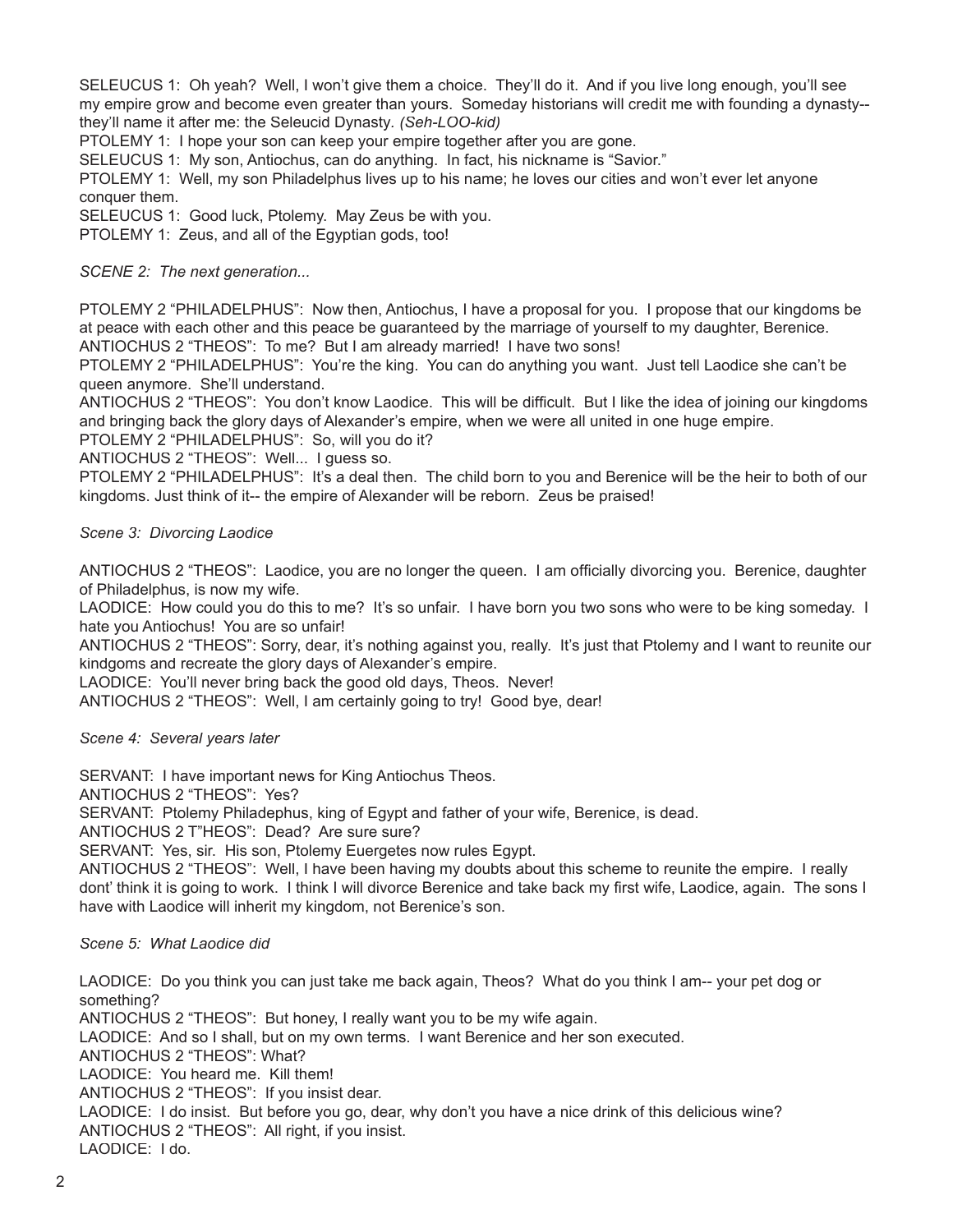ANTIOCHUS 2 "THEOS": This wine tastes funny. *(pause)* This is.... this is.... aghhh! *(falls over dead)* LAODICE: I'll finish your sentence for you. This is... poison. Yes, dear, that's how I say thank you for how you've treated me. I think the boys and I can manage on our own now, without you! Long live the king-- my son Seleucus Callinicus!

*Scenc 6: What happend when Ptolemy Euergetes found out his sister was dead*

PTOLEMY 3 "EUERGETES": I can't believe what those jerks in the north did to my sister! I am outraged! I'll get revenge on them! Guards, call up the army! We're invading the north!

NARRATOR: And so Ptolemy's armies marched northward. Surprisingly, many towns welcomed him and gladly switched their allegance to Egypt.

PERSON OF NORTHERN TOWN: Here comes Ptolemy! Open the city gates for him!

PTOLEMY 3 "EUERGETES": Everyone who can fight, come along with me and join my army!

TOWNSPEOPLE *(everyone join together and shout)*: Hurray for Ptolemy! Hurray for Ptolemy!

NARRATOR: So Ptolemy Euergetes went right through the land of Israel, up into Syria, and got his revenge on Antiochus Theos. He wrecked many buildings and stole as many things as he could, including idols made of gold and silver. His ultimate revenge was killing Laodice.

LAODICE: Aaaa!!

## *Scene 7: What the northern kingdom thought of all this*

ANTIOCHUS 3 "THE GREAT": I'm still angry over what that lousy Ptolemy Euergetes did to our kingdom! Even though it's been a few years now, I just can't forget about all the things he stole. I think I'll give Egypt what it deserves. I'll march south and they can see how it feels to be invaded!

NARRATOR: So Antiochus the Great took his armies and marched south.

WATCHMAN OF THE EGYPTIAN ARMY: Sound the alarm! I have news from the north! I have been told that the army of Antiochus the Great is on its way south!

PTOLEMY 4 "PHILOPATER": I'll show Antiochus the Great that he isn't so great! Soldiers, march! NARRATOR: The two armies met each other near the land of Israel, at Gaza. (Gaza had been the land of the Philistines during the time of King David.)

PTOLEMY 4 "PHILOPATER": Even though I only have 73 elephants and Antiochus has 102 elephants, I have more men. He only has 62,000 soldiers and I have many more than that. I will win!

NARRATOR: Egypt did win the battle. It was the year 217 BC.

ANTIOCHUS 3 "THE GREAT": I'll never accept defeat to the Ptolemies! Wait a minute-- I've got a better idea than battle. I'll try to trick Ptolemy Philopator into a marriage alliance between my daughter, Cleopatra, and his son, Ptolemy Epiphanes.

NARRATOR: This is not the Cleopatra that married Mark Anthony. This is Cleopatra the First. The one that married Mark Anthony was Cleopatra the Seventh.

ANTIOCHUS 3 "THE GREAT": My daughter will be able to work from inside the Egyptian kingdom and then I will have some allies down south.

NARRATOR: Great idea, but it didn't work. Once she was in Egypt, Cleopatra sided with the Ptolemies. ANTIOCHUS 3 "THE GREAT": Drat! How could she do this to me! I have a traitor for a daughter! I think I'll vent my anger by robbing some temples.

NARRATOR: Antiochus the Great was killed as tried to rob a temple.

PTOLEMY 5 "EPIPHANES": Thanks for joining our side, Cleopatra. You'll help make our kingdom great. I think I'll write a long paragraph about my greatness. I'll tell my scribes to engrave it onto a large black stone in both Greek and Egyptian, so that everyone in my kingdom will be able to read it.

NARRATOR: This stone would become famous someday. It would be called the Rosetta Stone and it would allow language experts to figure out how to read Egyptian heiroglyphs.

*Scene 8: The king of the north who defiled the Jewish temple* 

ANTIOCHUS 4 "EPIPHANES": Finally, I am king! You think you've seen political intrigue? You haven't seen anything yet. I survive by my wits. My childhood was spent being a hostage in the Roman Empire. When I finally got back to my father's kingdom, I found my brother on the throne instead of me. Fortunately, one of my brother's generals assassinated him. Unfortunately, my brother had a baby who was then proclaimed king. Fortunately, babies are easy to get rid of and I arranged for the baby to be killed. Then I proclaimed myself king. Who cares that I had a nephew that should have been king instead of me? I say let the strongest man win!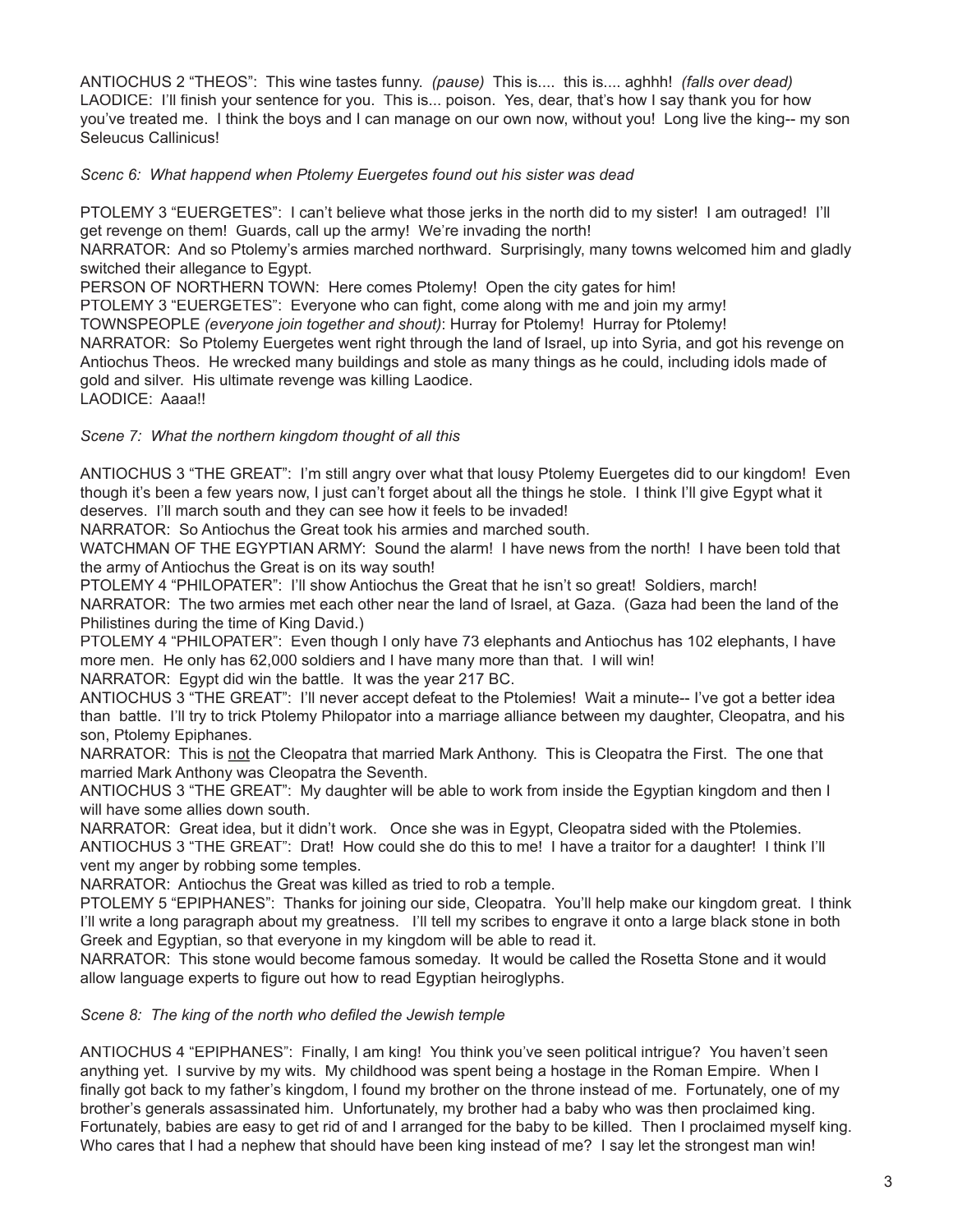Now that I am king, I am going to give those Egyptians what they deserve. I'm going to start going south slowly, though. I think I can bribe a lot of towns into accepting me as their king. That way I won't have to fight so much. In fact, I bet I can even bribe those Jews in Jerusalem.

NARRATOR: Antiochus Epiphanes did manage to bribe the Jews. In fact, Antiochus was able to install a high priest of his own chosing-- a priest who was more interested in politics than in worshiping God.

ANTIOCHUS 4 "EPIPHANES": Things are going so well, I think I am ready to invade Egypt.

NARRATOR: He did. And while he was there, a rumor began to circulate that he had been killed. This rumor reached Jerusalem.

FIRST CITIZEN OF JERUSALEM: Did you hear that Antiochus Epiphanes is dead? With Antiochus gone, we can get rid of the terrible high priest he appointed and choose someone who really cares about God.

NARRATOR: The people of Jerusalem killed the high preist of Antiochus. When Antiochus heard this news, he was furious.

ANTIOCHUS 4 "EPIPHANES": I'll deal with those rotten Jews! Rebel against me, will they? I'll teach them! NARRATOR: Antiochus Epiphanes stormed into Jerusalem.

FIRST CITIZEN OF JERUSALEM: Oh no, he is headed for the temple!

NARRATOR: He stole all the articles of gold and silver from the temple and told the people it was now illegal to be a Jew. If they tried to practice their religion they would be kiilled.

SECOND CITIZEN OF JERUSALEM: I think I'll just do what Antiochus says. I don't want to be killed.

FIRST ANOTHER CITIZEN: What? You can't do that. You must obey God.

SECOND CITIZEN OF JERUSALEM: I don't want to end up dead. I'll just start speaking Greek and wearing Greek clothes and maybe they won't notice I'm a Jew.

ANTIOCHUS 4 "EPIPHANES": Now that I have the Jews under control, I think I'll make a second try at conquering Egypt.

NARRATOR: Antiochus Epiphanes headed for Egypt, but before he got there he was met by a Roman general named Gaius Popillius.

GAIUS POPILLIUS: Antiochus, you'd better think twice before invading Egypt. The emperor of Rome wants Egypt and he will send out a huge army to fight you if you try to invade it. Are you going to invade Egypt?

ANTIOCHUS 4 "EPIPHANES": I will discuss it with my council at the next meeting.

NARRATOR: At this point, Gaius Popillius drew a circle in the sand around the feet of Antiochus.

GAIUS POPILLIUS: Before you step out of that circle, I want your answer. Are you going to invade Egypt?

ANTIOCHUS 4 "EPIPHANES": Well, I'm not totally stupid. You and I both know my forces won't stand up against the legions of Rome.

GAIUS POPILLIUS: Then off with you! Go home!

NARRATOR: Antiochus Epiphanes was seething with anger but he had to admit he could not stand up to Rome. Unfortunately, his way home went right through Israel.

ANTIOCHUS 4 "EPIPHANES": I am still really, really angry about that stuck-up Roman general. I feel like taking it out on someone. I know-- I think I'll stop in and see those rotten Jews. I'll teach them another lesson. I'll enter the city in a big parade on the Sabbath day. I won't let them know what I am up to until it is too late.

FIRST CITIZEN OF JERUSALEM: Watch out everyone, here comes Antiochus Epiphanes again!

SECOND CITIZEN OF JERUSALEM: I'm not afraid. He won't kill me. I'm one of his citizens now. I look and act like everyone else-- you can't tell I'm a Jew.

ANTIOCHUS 4 "EPIPHANES": Soldiers, kill all these Jews!

BOTH CITIZENS: Ahhhh!!!!

NARRATOR: The army of Antiochus Epiphanes killed 40,000 Jews and enslaved another 40,000.

THIRD CITZEN OF JERUSALEM: Oh no, Antiochus is heading for the temple!

ANTIOCHUS 4 "EPIPHANES": I'll show these Jews my power. Their god doesn't scare me! I'll put this statue of Zeus inside their temple. And just to insult their god, I'll sacrifice a pig on their altar. I've been told they think pigs are forbidden for sacrifice, and this will make their temple unusable. Good! They can just learn to pray to Zeus instead!

NARRATOR: After this, Antiochus went off to the east to fight other wars and left one of his generals in charge of Jerusalem.

#### *Scene 9: The Maccabees*

JUDAH MACCABEE: Now that Antiochus is gone, let's try to overthrow his general and get our temple back. Who is with me?

OTHER MACCABEES *(everyone join and shout)*: We are! We are!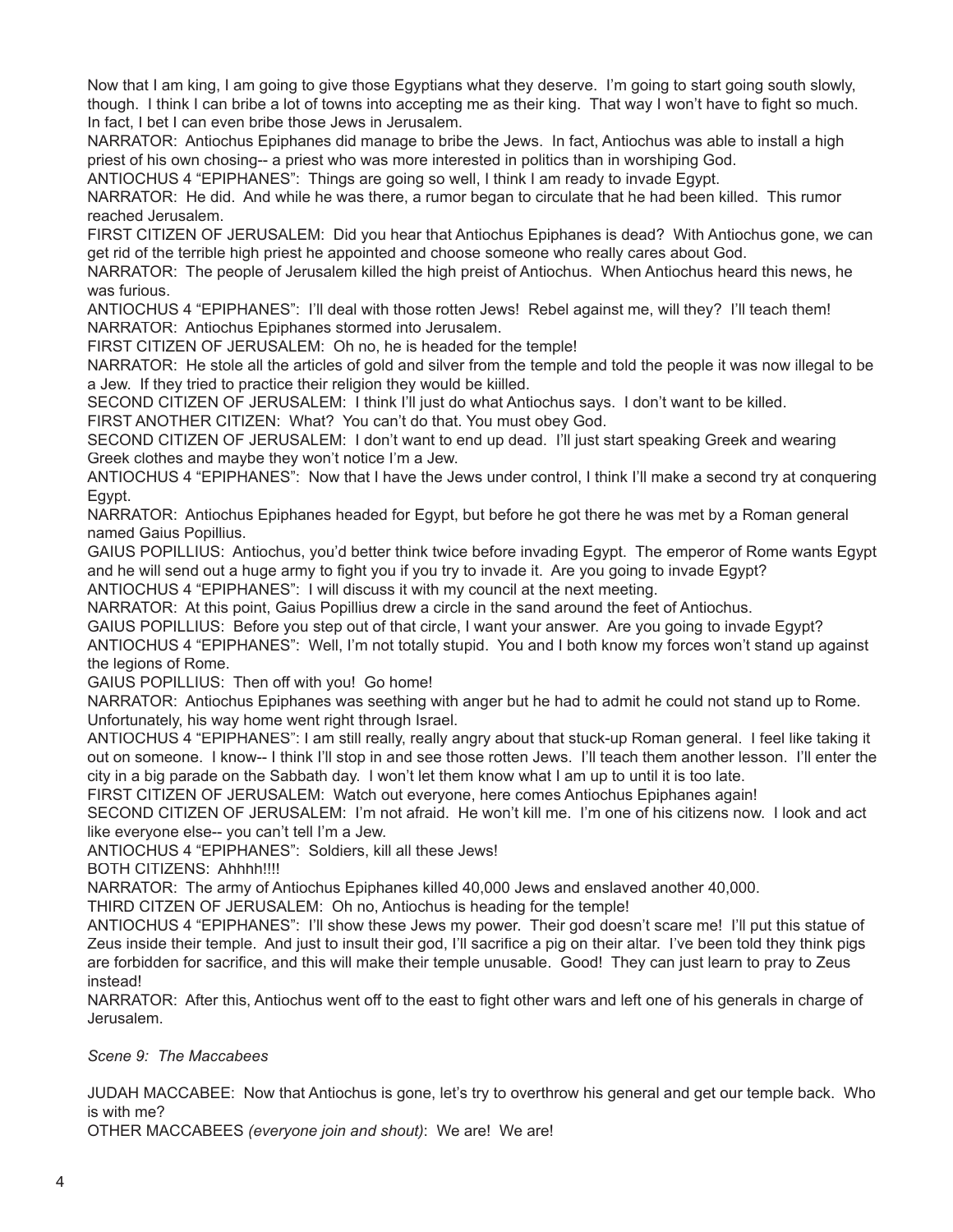NARRATOR: Judah and his followers fought for three years and finally drove out the army of Antiochus Epiphanes. JUDAH MACCABEE: Now that those foreigners are gone, we have the hard work of cleaning up our temple so that we can use it for the worship of God again.

EVERYONE: *various shouts of; "Hurray" "Let's go!" "To the temple!" "Praise God!" "Let's work!"*  JUDAH MACCABEE: Now that we are a free people again, we need to form a government. My brothers and I will now lead the nation of Israel. We will protect our new country from the Seleucids in the north and from the Egyptians in the south.

FOURTH CITIZEN OF JERUSALEM: What about the Romans in the west? I've heard they are coming our way. JUDAH MACCABEE: We'll deal with them when they get here. I'm not going to worry about that now. Right now we need to get organized.

# *Scene 10: The Hasmoneans bring in the Romans*

NARRATOR: The Maccabee brothers were the beginning of a new line of kings in Israel, called the Hasmoneans. *(Has-mo-NEE-ans*) The Seleucids *(Seh-LOO-sids)* and the Romans kept a sharp eye on the Hasmonenas and monitored everything they did. Sometimes they fought with the Hasmoneans and other times they made treaties with them and agreed to leave them alone. With the encouragement of the Seleucids, the Hasmoneans decided that the king of the Jews should also be the high priest. This had never been done before.

FIFTH CITIZEN OF JERUSALEM: I'm not sure this is a good idea. I think we should keep the offices of king and high priest separate, like we've done since the time of King David.

SIXTH CITIZEN OF JERUSALEM: I agree with you. I'm not sure I trust the Hasmoneans.

HASMONEAN 1: I think we should be more like the Greeks. They are great thinkers. I admire them.

HASMONEAN 2" No! We are Jews. We should be different. We should try to follow the law of Moses in every detail.

HASMONEAN 1: Don't be so old-fashioned. You're no fun.

HASMONEAN 2: It isn't about fashion or fun. It's about following all the laws of Moses. What's wrong with that? HASMONEAN 1: You are overly strict with all your rules and regulations. You're a Pharisee.

HASMONEAN 2: There's nothing wrong with being a Pharisee. We are the experts in the law. You Sadducees *(SAD-yu-sees)* shouldn't even call yourself Jews. You don't even believe that there is life after death.

HASMONEAN 1: But we represent a large part of our Jewish population. There are lots of people who think the same as we do.

HASMONEAN 2: You mean like our high-priest-king, Alexander? How could a Jew take such a Greek name, anyway? Alexander was an ungodly person. In fact, we Pharisees are so outraged we are going to demand that we go back to having a separate king and high priest.

NARRATOR: The Pharisees went to Alexander and demanded that he give up bieng high priest.

ALEXANDER THE PRIEST: I will not give up being high priest. Just for that, I am going to let the Sadducees run the temple however they want to.

PHARISEES *(everyone)*: No! No! No!

SADDUCEES *(everyone)*: Yes! Yes! Yes!

NARRATOR: There was a riot in the temple and the Sadducees won the fight. Then Alexander died. His wife was from a Pharisee family. Their oldest son, Hyrcanus, supported the Pharisees. Their younger son, Aristobulus, supported the Sadducees. Thus, the argument continued.

HYRCANUS: I will be the next king and we'll do it the Pharisee way!

ARISTOBULUS: No! I will be the king and we'll do it the Sadducee way!

HYRCANUS: Pharisse way!

ARISTOBULUS: Sadducee way!

HYRCANUS: Pharisse!

ARISTOBULUS: Sadducee!

SIXTH CITIZEN OF JERUSALEM: Look out! Here comes the Roman general, Pompey! His army has broken through the city walls, We've been invaded!

POMPEY: Okay, I'm taking over here. You guys are causing such a racket I can't stand it. I'm officially taking over the land of Israel. You are now officially part of the Roman Empire. But I don't want to govern this miserable little town myself, so I'll let one of you do it for me if you promise me you'll be faithful and not rebel against me. HYRCANUS: I promise!

POMPEY: Okay, you can be in charge. Just make sure you behave!

HYRCANUS: You can trust me to do a good job, sir.

POMPEY: And while I'm in town, I want to look at your temple and see for myself this famous building that everyone is always fighting over.